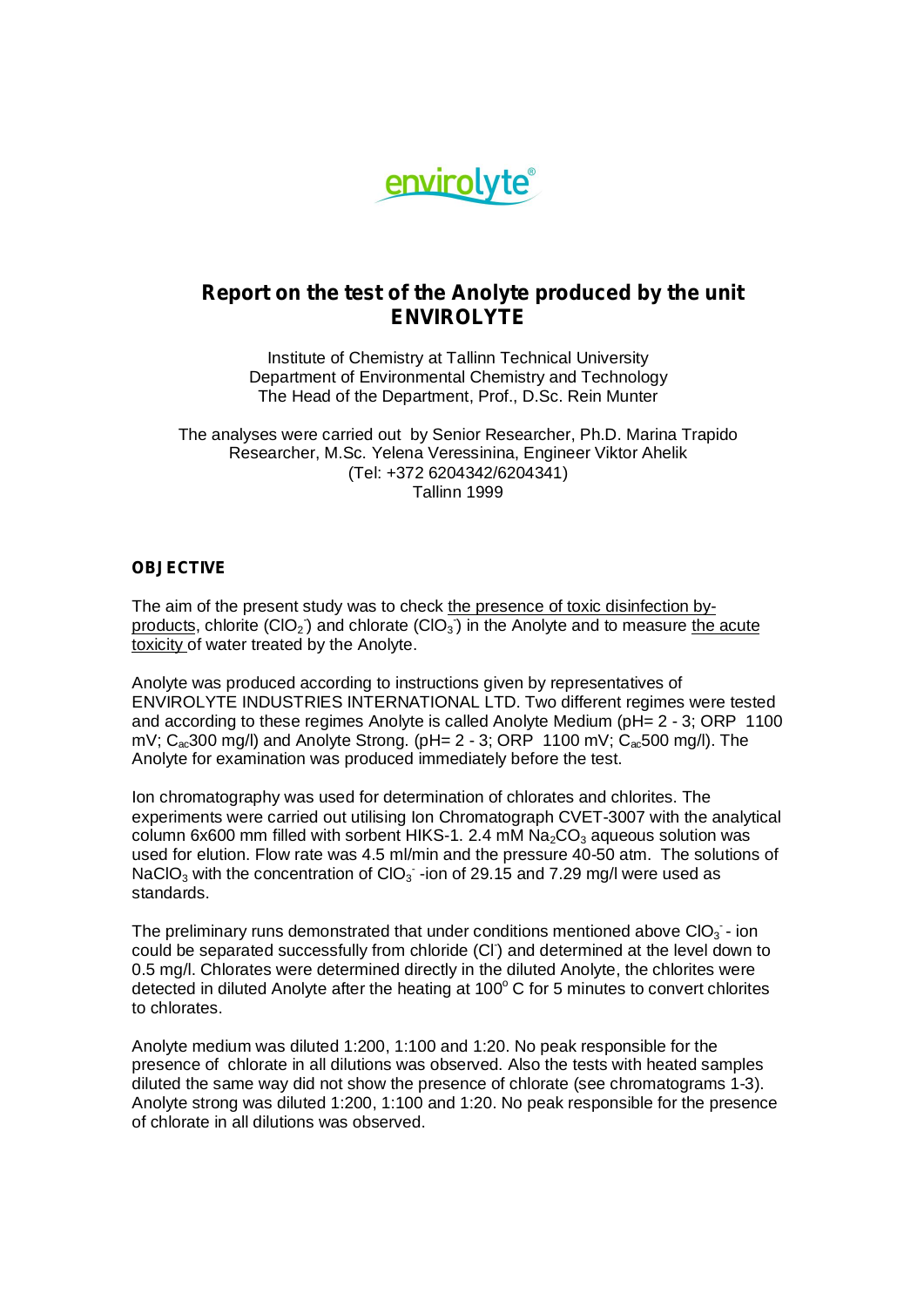Also the tests with heated samples diluted the same way did not show the presence of chlorate (see chromatograms 4-6).

### **CHEMICAL ANALYSIS**

Both Anolytes, medium and strong were tested by chemical methods used by ENVIROLYTE (see pp. 11-13). According to the qualitative tests, for analysis of chlorate and chlorite proved no presence of chlorite and chlorate ions in the Anolyte.

It may be concluded that the Anolyte obviously contains the following forms of active chlorine: hypochlorous acid (HClO), hypochlorous ion (ClO), free chlorine (Cl<sub>2</sub>), and chloride ion (CI). No presence of chlorite and chlorate ions was determined in the Anolyte.

### **TOXICITY TESTS**

*Daphnia magna* 24 hours acute toxicity tests were carried out according to Finnish standard SFS 5062.

The dilutions used were: Anolyte medium 1:100, 1:500 and 1:2000.

Anolyte strong was diluted 1:50, 1:200 and 1:500. The corresponding data are presented in Table.

Table. The acute toxicity of Anolyte.

| Anolyte type                                          | <b>Dilution</b> | $EC_{50}$ ; % (confidence | $EC_{50}$ ; % for initial |
|-------------------------------------------------------|-----------------|---------------------------|---------------------------|
|                                                       |                 | limit)                    | Anolyte                   |
| Anolyte medium                                        | 1:100           | 25 (22.5-28)              | 0.25                      |
| $(c.ac - 350mg/l)$                                    | 1:500           | Not toxic                 |                           |
|                                                       | 1:2000          | Not toxic                 |                           |
| Anolyte strong<br>$(c \cdot ac \sim 500 \text{mg/l})$ | 1:50            | $13(11-16)$               | $0.26 - 0.28$             |
|                                                       | 1:200           | 56 (52-59)                |                           |
|                                                       | 1:500           | Not toxic                 |                           |

The toxicity test demonstrated that there were no acute effects for the Anolyte diluted 1:500 or more. No significant differences in the toxicity of two Anolytes (strong and medium) were observed. It should be noticed that the *Daphnia magna* test utilized in the present study indicates the acute toxicity, and the chronic one which is determined by other specific tests.

### **REFERENCES.**

1. SF-standard 5062. *Finnish Standard*. *Water quality*. Determination of the acute toxicity with water flea. Daphnia magna Straus. 1984.

2. Hautman, D.P., Bolyard, M. Using ino chromatography to analyze inorganic disinfection by-products. *Journal AWWA*, 1992, vol. 84, No. 11, p. 88-93.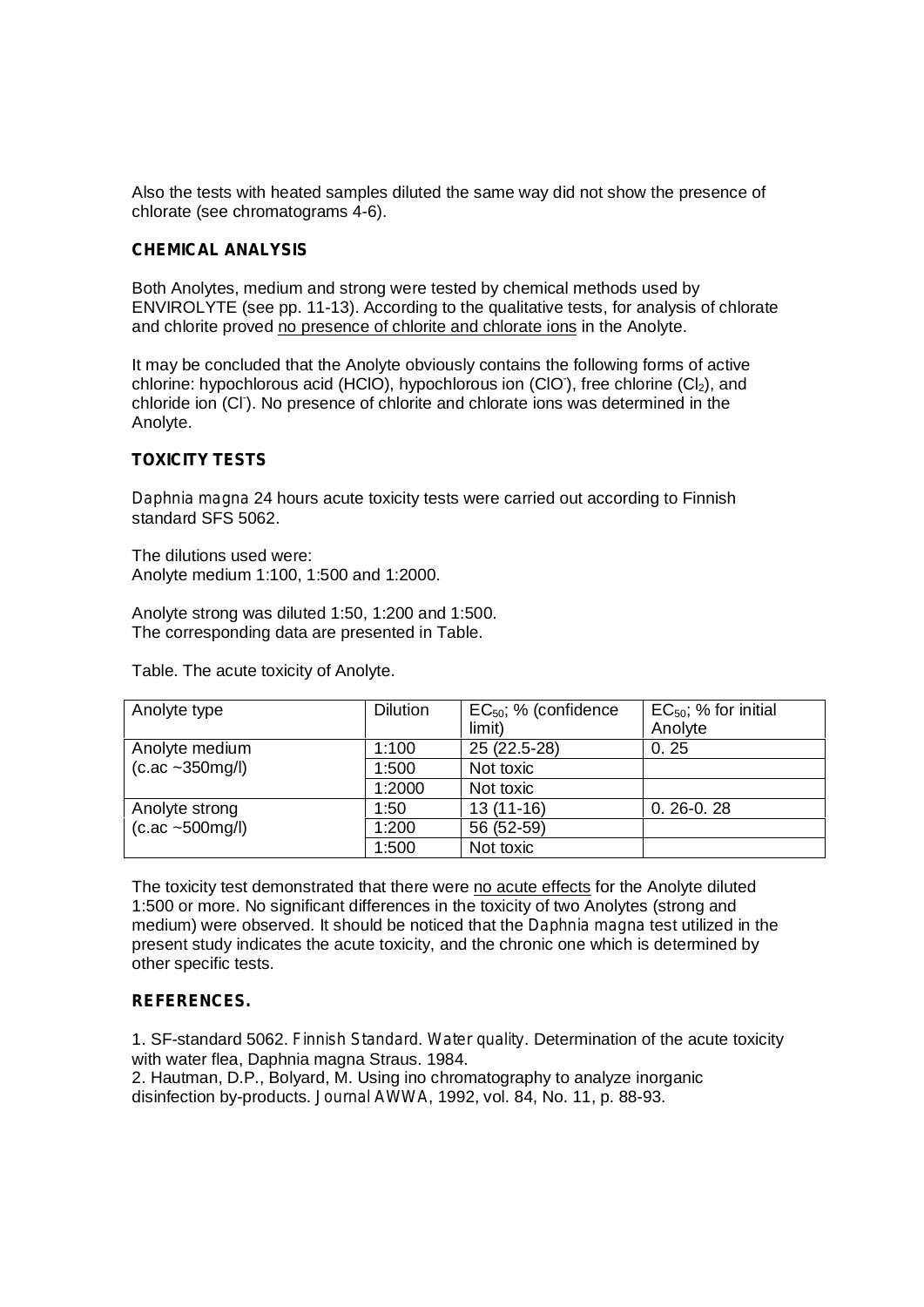3. Plaff, J.D., Brockhoff, C.A. Determining Inorganic disinfection by-products by ion chromatography. *Journal AWWA*, 1990, vol. 82, No. 4, p. 192-195.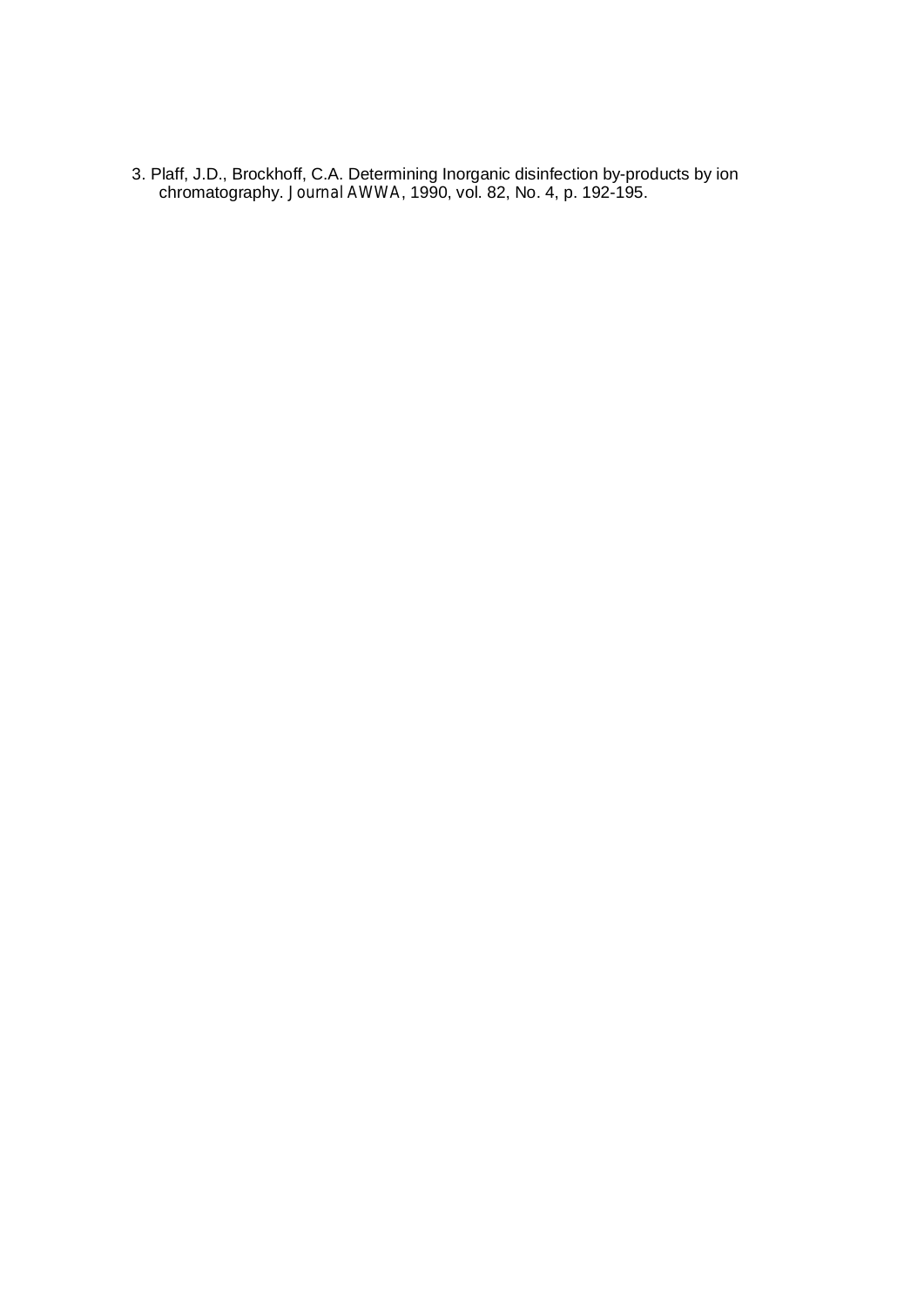

Chromatogram 1. The ion chromatograms:  $a$  - standard (CIO<sub>3</sub>) with concentration 7.29 mg/l; b - standard (CIO<sub>3</sub>) with concentration 29.5 mg/l; c - sample anolyte medium 1:20.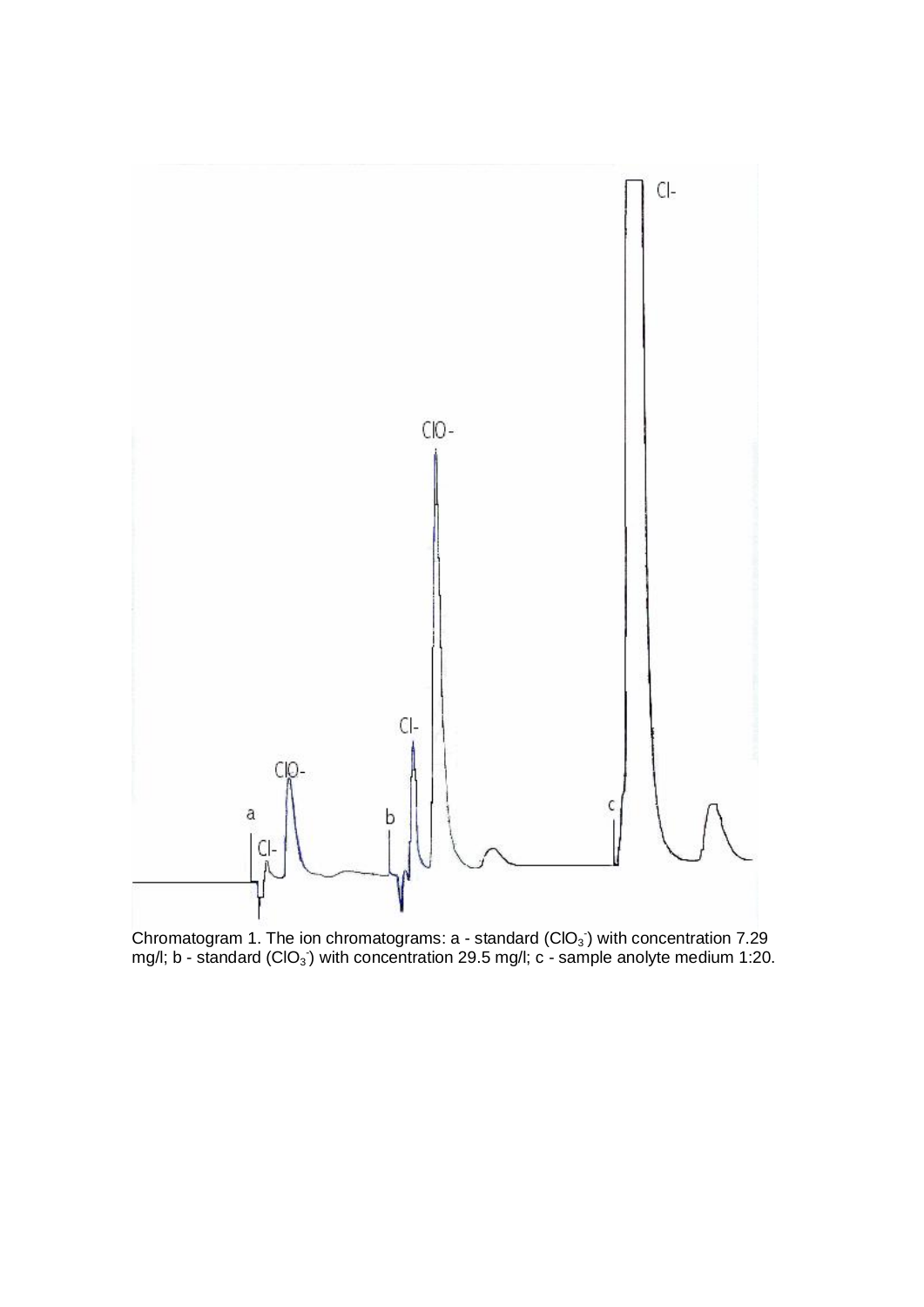

jChromatogram 2. The ion chromatograms: a - sample, anolyte medium 1:200; b standard ( $\textsf{ClO}_3$ ) with concentration 29.5 mg/l.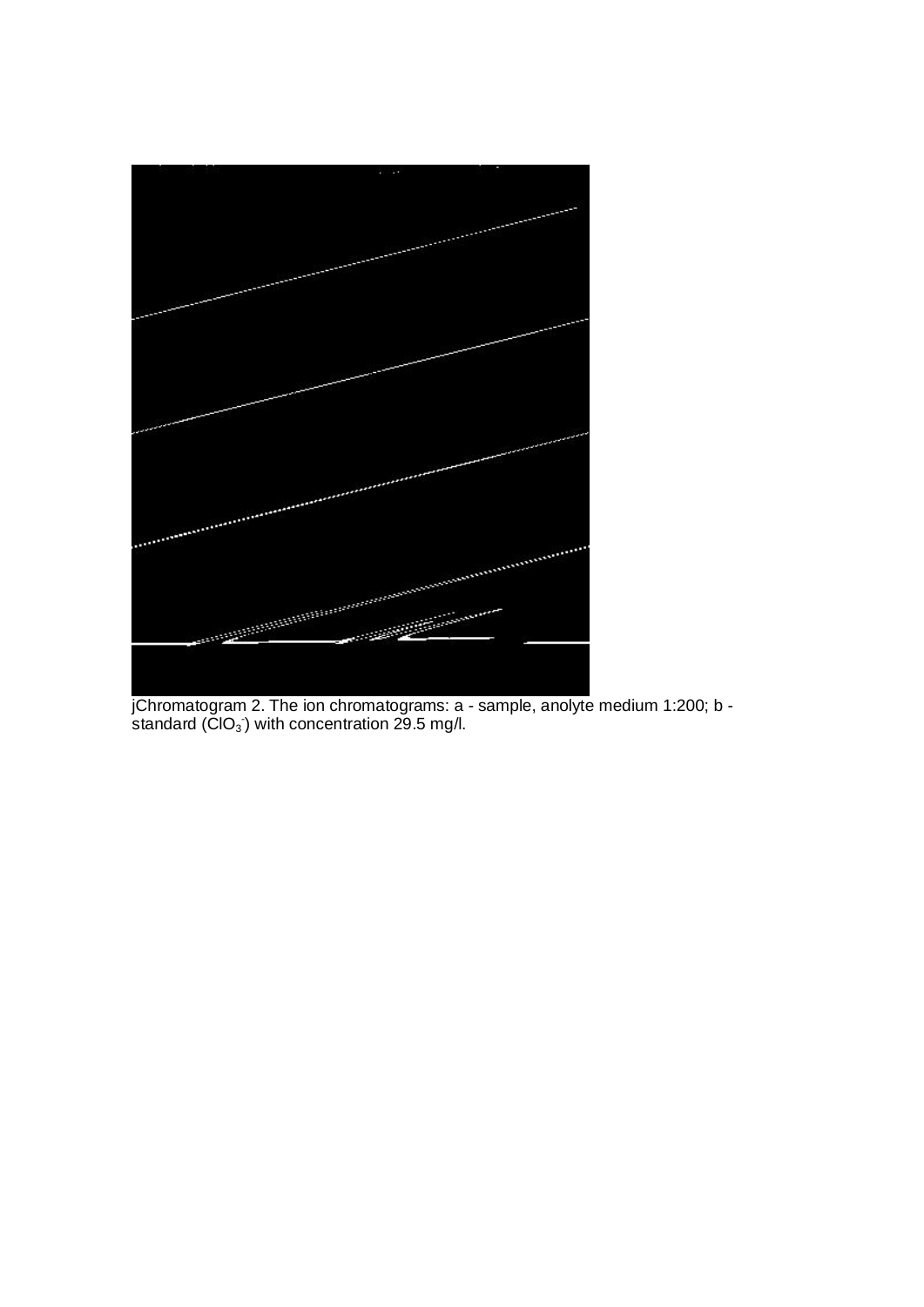

Chromatogram 3. The ion chromatograms: a - sample, anolyte medium 1:100; b anolyte medium 1:200.  $SO_4^2$ ion was added to the sample to ascertain the efficiency of chromatographic conditions.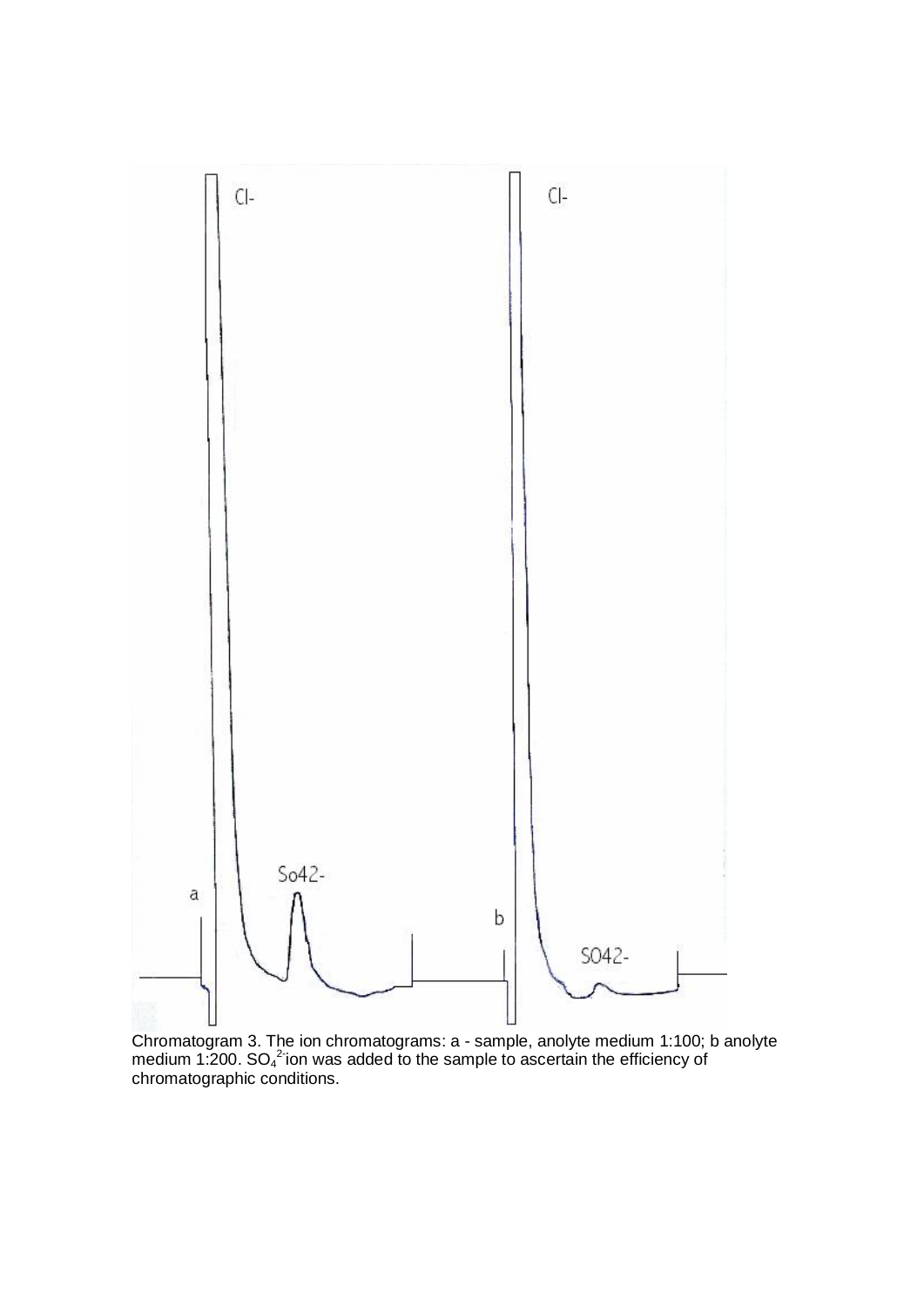

Chromatogram 4. The ion chromatograms:  $a$  - standard (CIO<sub>3</sub>) with concentration 29.5 mg/l; b - standard (CIO $_3$ ) with concentration 7.29 mg/l.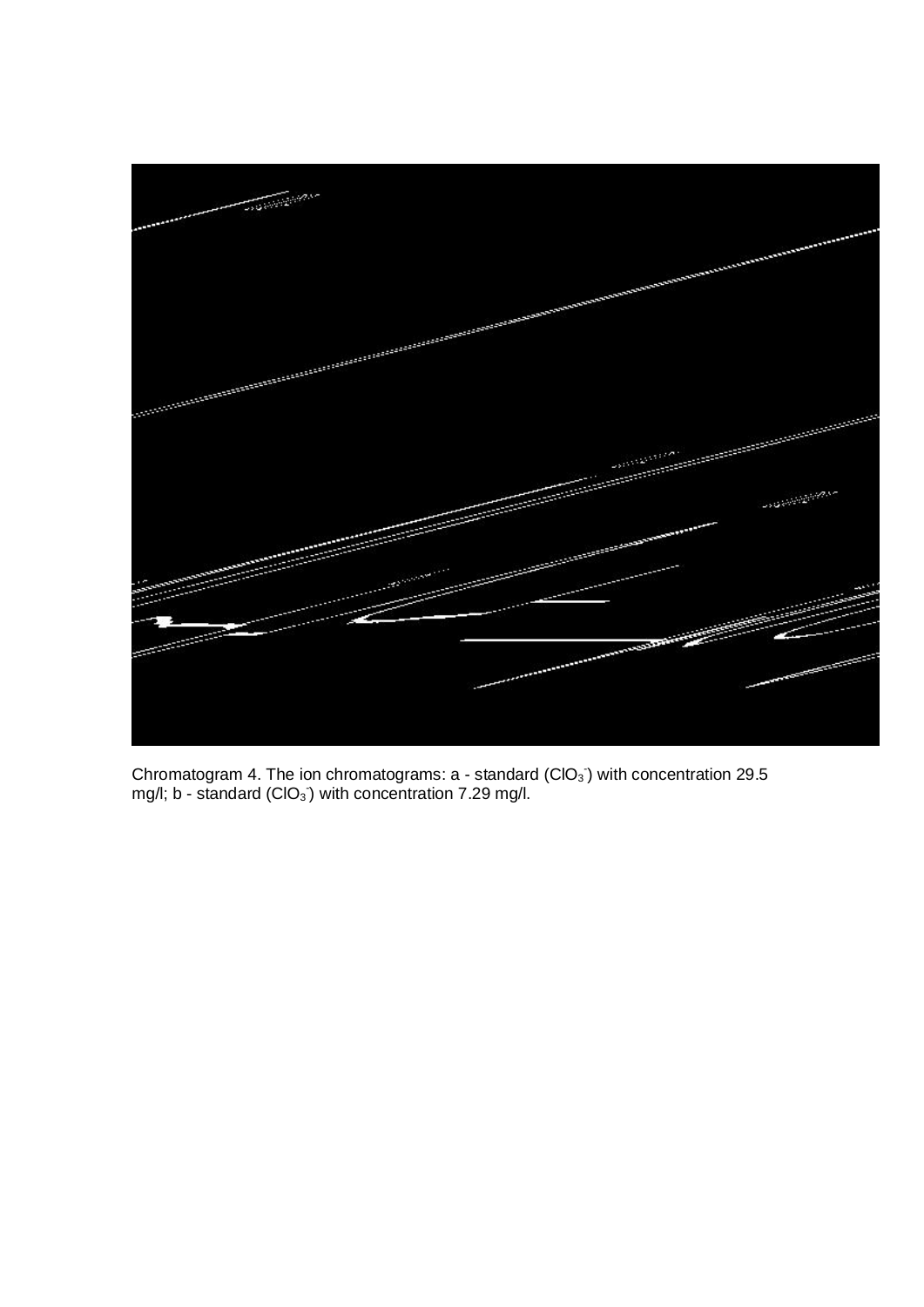

Chromatogram 5. The ion chromatograms:  $a, b$  - sample, anolyte strong 1:200.